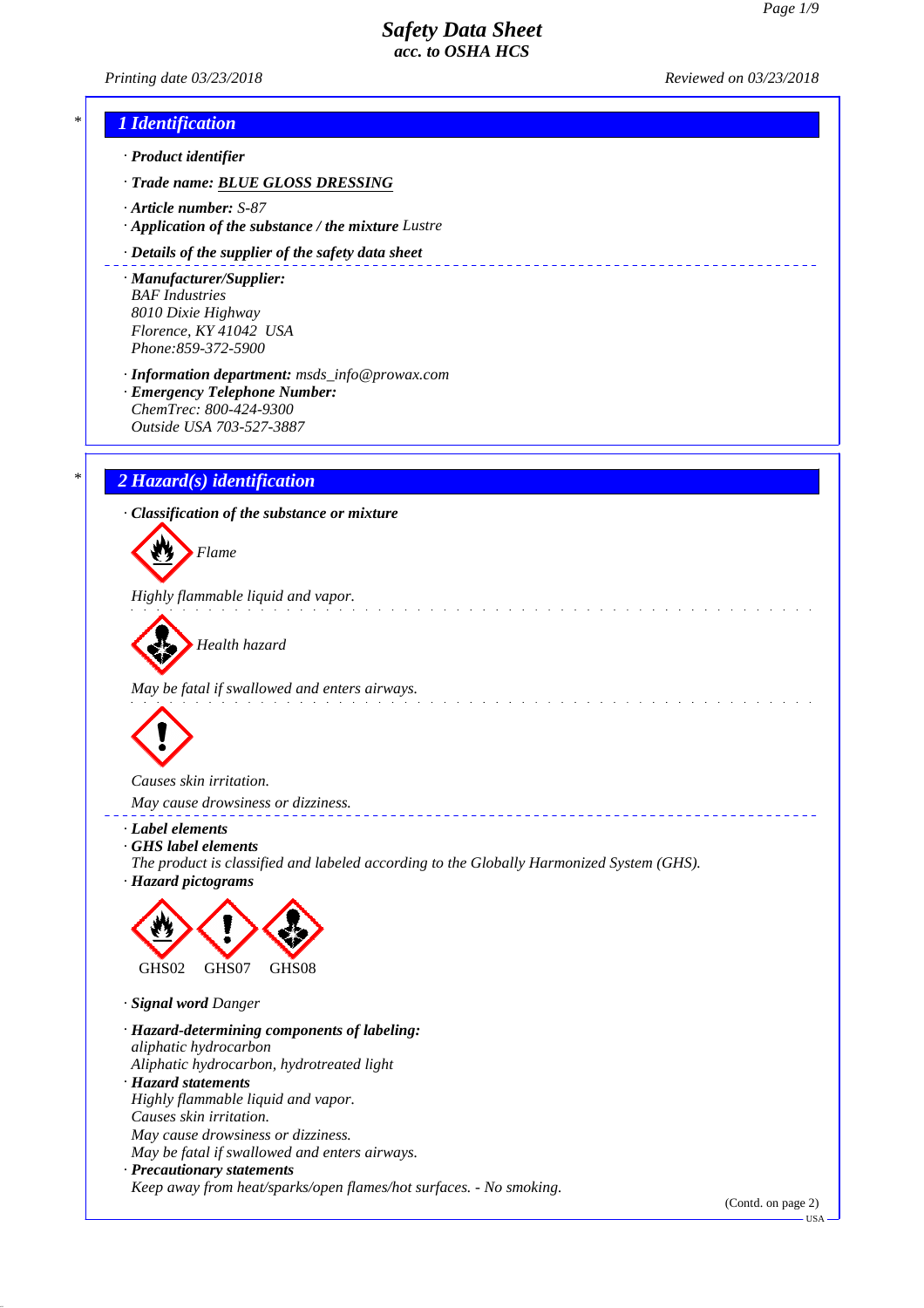*Printing date 03/23/2018 Reviewed on 03/23/2018*

### *Trade name: BLUE GLOSS DRESSING*

|                                                                                                     | (Contd. of page 1) |
|-----------------------------------------------------------------------------------------------------|--------------------|
| Ground/bond container and receiving equipment.                                                      |                    |
| Use explosion-proof electrical/ventilating/lighting/equipment.                                      |                    |
| Use only non-sparking tools.                                                                        |                    |
| Take precautionary measures against static discharge.                                               |                    |
| Avoid breathing dust/fume/gas/mist/vapors/spray                                                     |                    |
| Wash thoroughly after handling.                                                                     |                    |
| Use only outdoors or in a well-ventilated area.                                                     |                    |
| Wear protective gloves/protective clothing/eye protection/face protection.                          |                    |
| If swallowed: Immediately call a poison center/doctor.                                              |                    |
| If on skin (or hair): Take off immediately all contaminated clothing. Rinse skin with water/shower. |                    |
| IF INHALED: Remove person to fresh air and keep comfortable for breathing.                          |                    |
| Call a poison center/doctor if you feel unwell.                                                     |                    |
| Specific treatment (see on this label).                                                             |                    |
| Do NOT induce vomiting.                                                                             |                    |
| If skin irritation occurs: Get medical advice/attention.                                            |                    |
| Take off contaminated clothing and wash it before reuse.                                            |                    |
| In case of fire: Use for extinction: CO2, powder or water spray.                                    |                    |
| Store in a well-ventilated place. Keep container tightly closed.                                    |                    |
| Store in a well-ventilated place. Keep cool.                                                        |                    |
| Store locked up.                                                                                    |                    |
| Dispose of contents/container in accordance with local/regional/national/international regulations. |                    |
| $\cdot$ Other hazards                                                                               |                    |
| · Results of PBT and vPvB assessment                                                                |                    |
| · PBT: Not applicable.                                                                              |                    |
| $\cdot$ vPvB: Not applicable.                                                                       |                    |

*\* 3 Composition/information on ingredients*

*· Chemical characterization: Mixtures*

*· Description: Mixture of the substances listed below with nonhazardous additions.*

*· Dangerous components:*

*142-82-5 aliphatic hydrocarbon 50-100%*

*64742-49-0 Aliphatic hydrocarbon, hydrotreated light 10-25%*

## *\* 4 First-aid measures*

- *· Description of first aid measures*
- *· After inhalation: In case of unconsciousness place patient stably in side position for transportation.*
- *· After skin contact: Immediately wash with water and soap and rinse thoroughly.*
- *· After eye contact: Rinse opened eye for several minutes under running water.*
- *· After swallowing: If symptoms persist consult doctor.*

*· Information for doctor:*

- *· Most important symptoms and effects, both acute and delayed No further relevant information available.*
- *· Indication of any immediate medical attention and special treatment needed*

*No further relevant information available.*

## *\* 5 Fire-fighting measures*

- *· Extinguishing media*
- *· Suitable extinguishing agents:*
- *CO2, extinguishing powder or water spray. Fight larger fires with water spray or alcohol resistant foam.*
- *· For safety reasons unsuitable extinguishing agents: Water with full jet*
- *· Special hazards arising from the substance or mixture No further relevant information available.*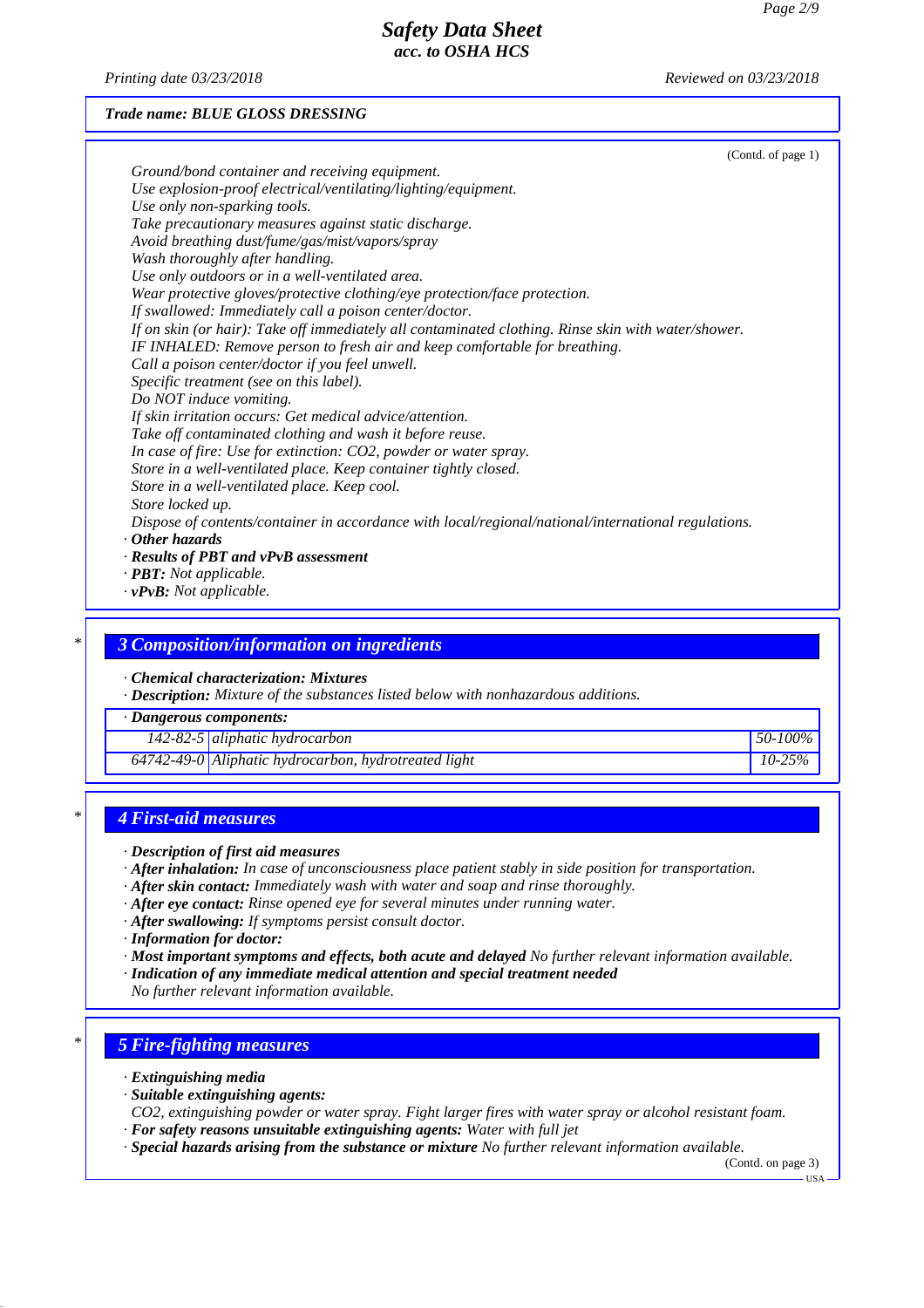*Printing date 03/23/2018 Reviewed on 03/23/2018*

*Trade name: BLUE GLOSS DRESSING*

- *· Advice for firefighters*
- *· Protective equipment: No special measures required.*

## *\* 6 Accidental release measures*

- *· Personal precautions, protective equipment and emergency procedures Wear protective equipment. Keep unprotected persons away.*
- *· Environmental precautions: Do not allow to enter sewers/ surface or ground water.*
- *· Methods and material for containment and cleaning up: Absorb with liquid-binding material (sand, diatomite, acid binders, universal binders, sawdust). Dispose contaminated material as waste according to item 13. Ensure adequate ventilation.*
- *· Reference to other sections See Section 7 for information on safe handling. See Section 8 for information on personal protection equipment. See Section 13 for disposal information.*

## *\* 7 Handling and storage*

### *· Handling:*

- *· Precautions for safe handling No special precautions are necessary if used correctly.*
- *· Information about protection against explosions and fires: Keep ignition sources away - Do not smoke. Protect against electrostatic charges.*
- 
- *· Conditions for safe storage, including any incompatibilities*
- *· Storage:*
- *· Requirements to be met by storerooms and receptacles: Store in a cool location.*
- *· Information about storage in one common storage facility: Not required. · Further information about storage conditions:*
- *Keep receptacle tightly sealed.*
- *Store in cool, dry conditions in well sealed receptacles.*
- *· Specific end use(s) No further relevant information available.*

## *\* 8 Exposure controls/personal protection*

- *· Additional information about design of technical systems: No further data; see item 7.*
- *· Control parameters*
- *· Components with limit values that require monitoring at the workplace:*
- *The following constituent is the only constituent of the product which has a PEL, TLV or other recommended exposure limit.*

*At this time, the remaining constituent has no known exposure limits.*

## *142-82-5 aliphatic hydrocarbon*

- *PEL Long-term value: 2000 mg/m³, 500 ppm*
- *REL Long-term value: 350 mg/m³, 85 ppm Ceiling limit value: 1800\* mg/m³, 440\* ppm \*15-min*
- *TLV Short-term value: 2050 mg/m³, 500 ppm Long-term value: 1640 mg/m³, 400 ppm*

*· Additional information: The lists that were valid during the creation were used as basis.*

#### *· Exposure controls*

- *· Personal protective equipment:*
- *· General protective and hygienic measures:*

*Keep away from foodstuffs, beverages and feed.*

(Contd. on page 4)

(Contd. of page 2)

USA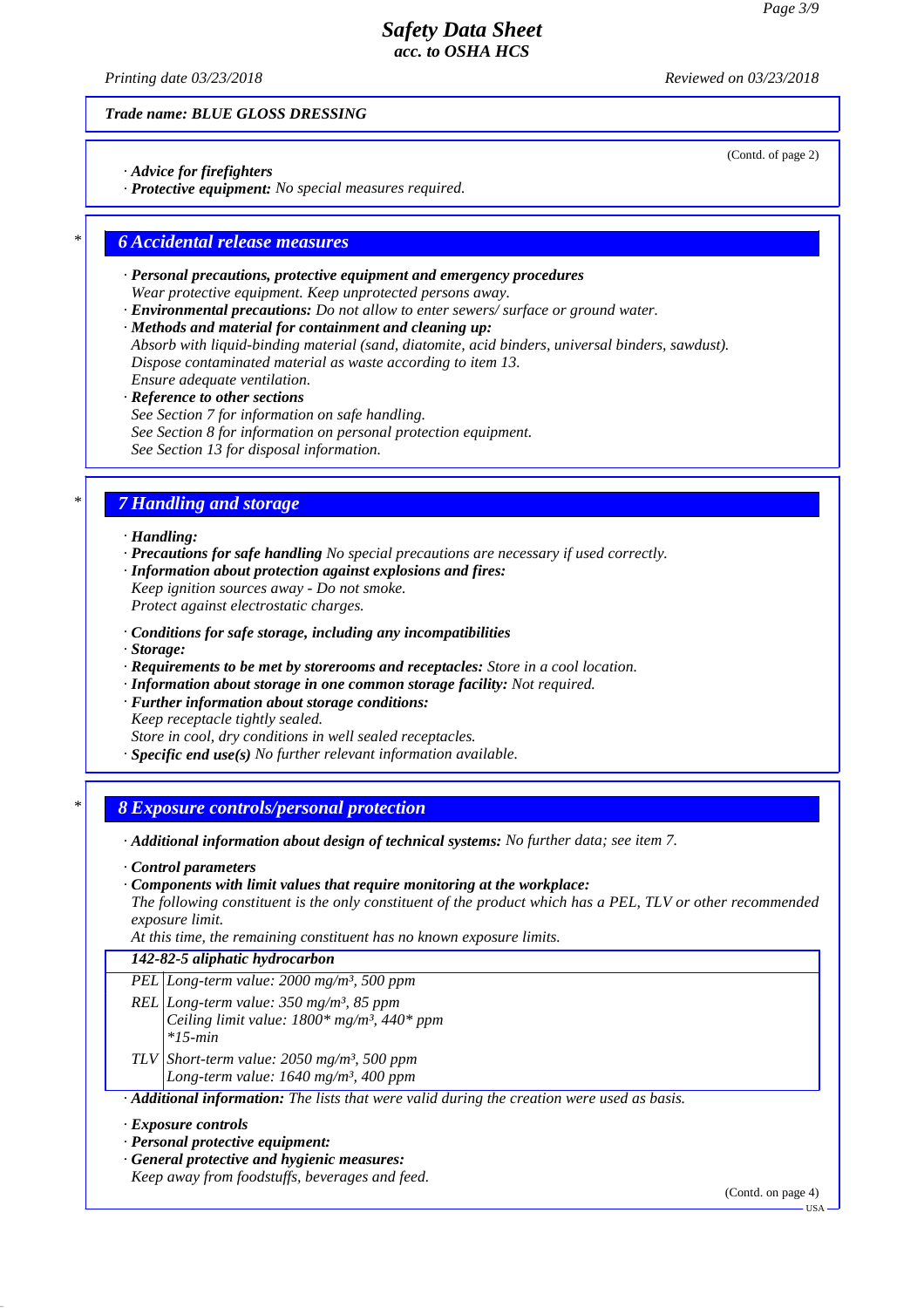*Printing date 03/23/2018 Reviewed on 03/23/2018*

#### *Trade name: BLUE GLOSS DRESSING*

(Contd. of page 3)

*Immediately remove all soiled and contaminated clothing. Wash hands before breaks and at the end of work. Avoid contact with the skin. Avoid contact with the eyes and skin.*

*· Breathing equipment: Not required.*

### *· Protection of hands:*



*Protective gloves*

*The glove material has to be impermeable and resistant to the product/ the substance/ the preparation. Due to missing tests no recommendation to the glove material can be given for the product/ the preparation/ the chemical mixture.*

*Selection of the glove material on consideration of the penetration times, rates of diffusion and the degradation*

#### *· Material of gloves*

*The selection of the suitable gloves does not only depend on the material, but also on further marks of quality and varies from manufacturer to manufacturer. As the product is a preparation of several substances, the resistance of the glove material can not be calculated in advance and has therefore to be checked prior to the application.*

### *· Penetration time of glove material*

*The exact break through time has to be found out by the manufacturer of the protective gloves and has to be observed.*

*· Eye protection:*



*Tightly sealed goggles*

## *\* 9 Physical and chemical properties*

| · Information on basic physical and chemical properties<br><b>General Information</b>                     |                                                                                               |
|-----------------------------------------------------------------------------------------------------------|-----------------------------------------------------------------------------------------------|
| $\cdot$ Appearance:                                                                                       |                                                                                               |
| Form:                                                                                                     | Liquid                                                                                        |
| Color:                                                                                                    | Light blue                                                                                    |
| $\cdot$ Odor:                                                                                             | Solvent-like                                                                                  |
| Odor threshold:                                                                                           | Not determined.                                                                               |
| $\cdot$ pH-value:                                                                                         | Not applicable                                                                                |
| $\cdot$ Change in condition<br><b>Melting point/Melting range:</b><br><b>Boiling point/Boiling range:</b> | Undetermined.<br>98 °C (208.4 °F)                                                             |
| · Flash point:                                                                                            | $-9 °C (15.8 °F)$                                                                             |
| · Flammability (solid, gaseous):                                                                          | Not applicable.                                                                               |
| · Ignition temperature:                                                                                   | 215 °C (419 °F)                                                                               |
| $\cdot$ Decomposition temperature:                                                                        | Not determined.                                                                               |
| $\cdot$ Auto igniting:                                                                                    | Product is not selfigniting.                                                                  |
| · Danger of explosion:                                                                                    | Product is not explosive. However, formation of explosive air/vapor<br>mixtures are possible. |
| <b>Explosion limits:</b><br>Lower:                                                                        | $0.9$ Vol $\%$                                                                                |
|                                                                                                           | (Contd. on page 5)                                                                            |

USA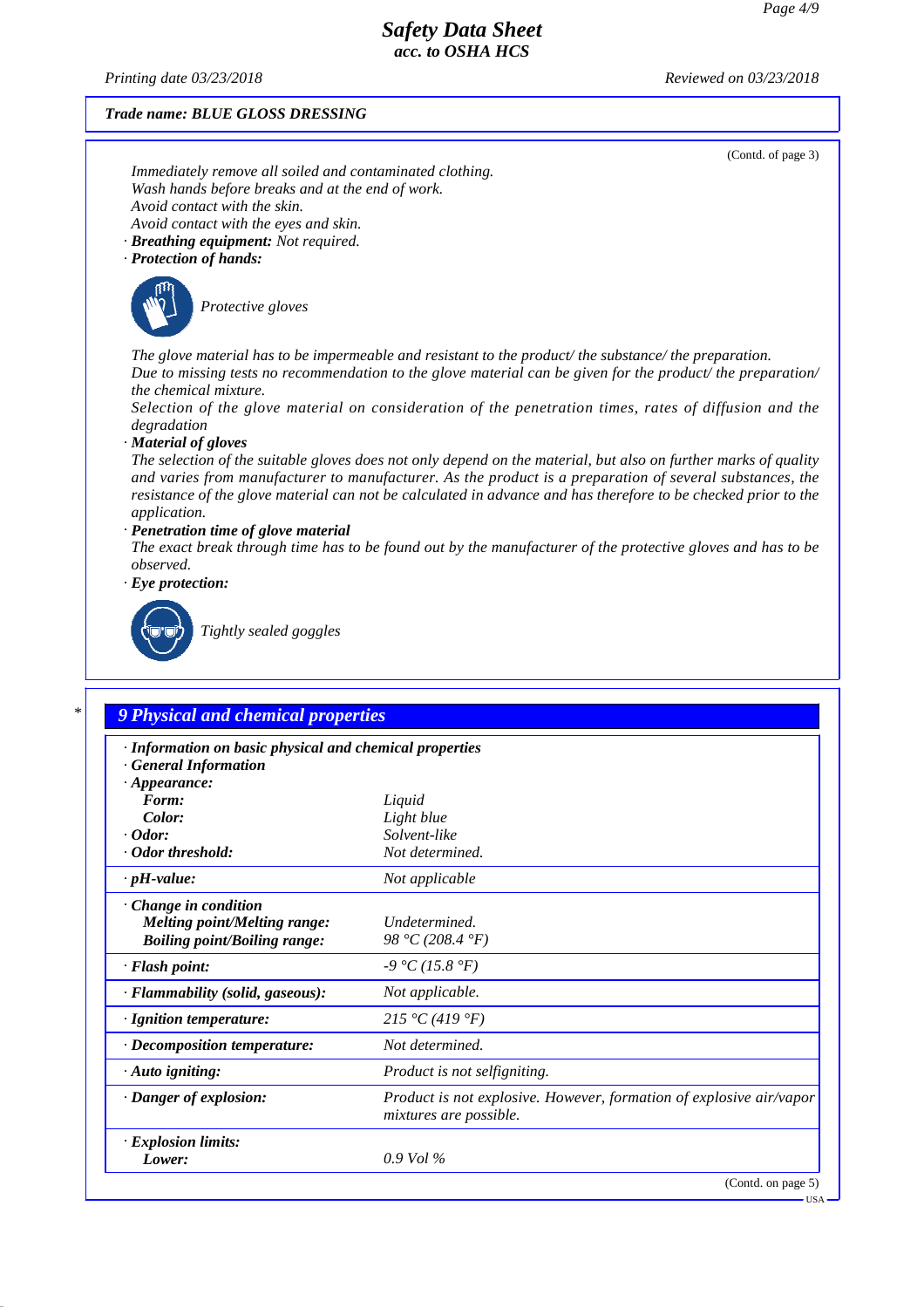*Printing date 03/23/2018 Reviewed on 03/23/2018*

### *Trade name: BLUE GLOSS DRESSING*

|                                                            | (Contd. of page 4)                         |
|------------------------------------------------------------|--------------------------------------------|
| <b>Upper:</b>                                              | 6.7 Vol $\%$                               |
| $\cdot$ Vapor pressure at 20 $\cdot$ C (68 $\cdot$ F):     | 48 hPa (36 mm Hg)                          |
| $\cdot$ Density at 20 $\cdot$ C (68 $\cdot$ F):            | 0.7489 $g/cm^3$ (6.2496 lbs/gal)           |
| $\cdot$ Relative density                                   | Not determined.                            |
| · Vapor density                                            | Not determined.                            |
| $\cdot$ Evaporation rate                                   | Not determined.                            |
| · Solubility in / Miscibility with<br>Water:               | Not miscible or difficult to mix.          |
| · Partition coefficient (n-octanol/water): Not determined. |                                            |
| $\cdot$ Viscosity:                                         |                                            |
| Dynamic:                                                   | Not determined                             |
| Kinematic at 40 $\textdegree$ C (104 $\textdegree$ F):     | $<20.5$ mm <sup>2</sup> /s                 |
| · Solvent content:                                         |                                            |
| Organic solvents:                                          | 80.3%                                      |
| <b>VOC</b> content:                                        | 80.32 %                                    |
|                                                            | 601.5 $g/l / 5.02 lb/gl$                   |
| Solids content:                                            | 19.1%                                      |
| $\cdot$ Other information                                  | No further relevant information available. |

## *\* 10 Stability and reactivity*

*· Reactivity No further relevant information available.*

- *· Chemical stability*
- *· Thermal decomposition / conditions to be avoided: No decomposition if used according to specifications.*
- *· Possibility of hazardous reactions No dangerous reactions known.*
- *· Conditions to avoid No further relevant information available.*
- *· Incompatible materials: No further relevant information available.*
- *· Hazardous decomposition products: No dangerous decomposition products known.*

## *\* 11 Toxicological information*

- *· Information on toxicological effects*
- *· Acute toxicity:*
- *· Primary irritant effect:*
- *· on the skin: Irritant to skin and mucous membranes.*
- *· on the eye: No irritating effect.*
- *· Sensitization: No sensitizing effects known.*
- *· Additional toxicological information:*

*The product shows the following dangers according to internally approved calculation methods for preparations: Irritant*

*· Carcinogenic categories*

*· IARC (International Agency for Research on Cancer)*

*None of the ingredients is listed.*

### *· NTP (National Toxicology Program)*

*None of the ingredients is listed.*

*· OSHA-Ca (Occupational Safety & Health Administration)*

*None of the ingredients is listed.*

(Contd. on page 6)

USA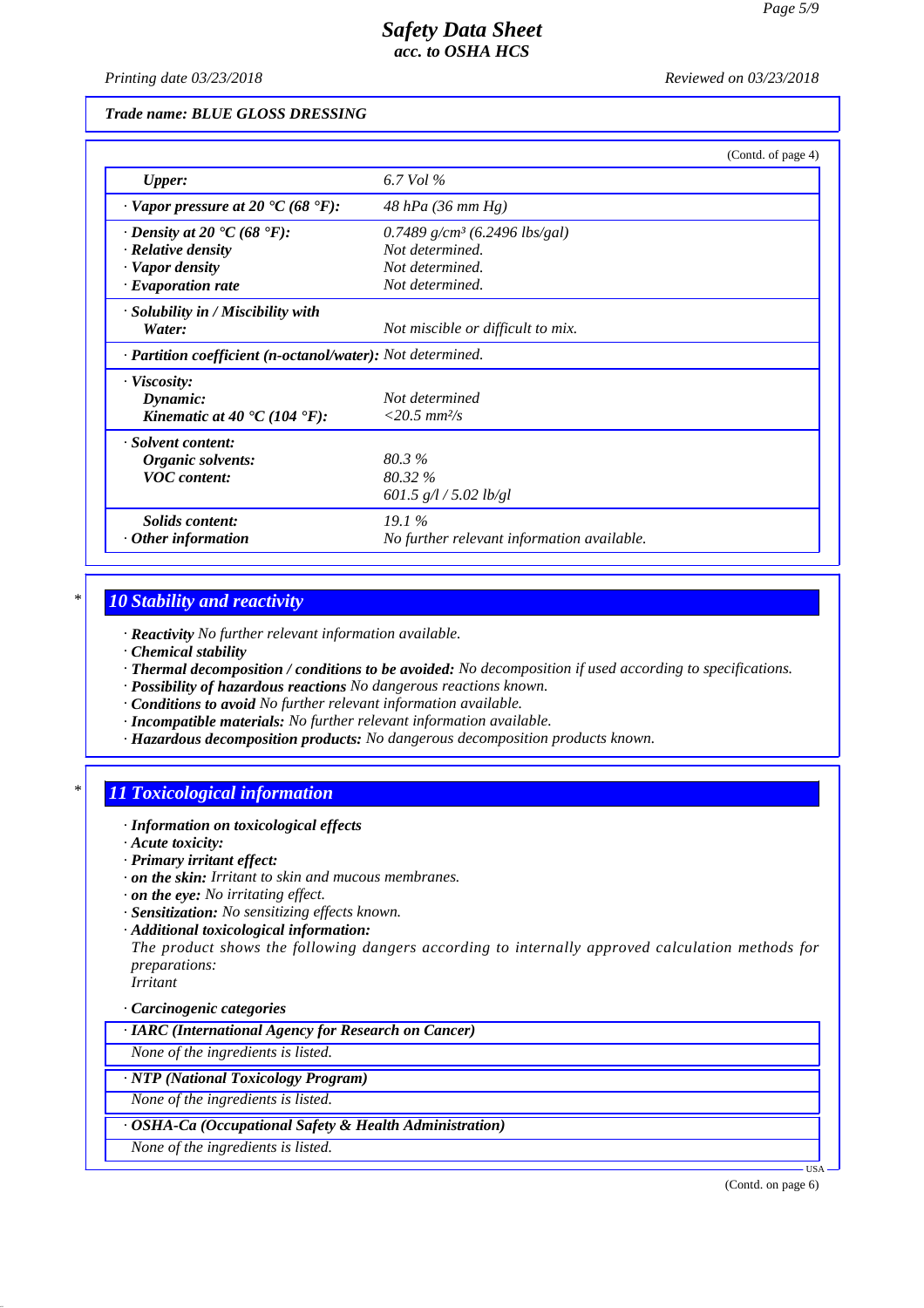*Printing date 03/23/2018 Reviewed on 03/23/2018*

### *Trade name: BLUE GLOSS DRESSING*

(Contd. of page 5)

## *\* 12 Ecological information*

- *· Toxicity*
- *· Aquatic toxicity: No further relevant information available.*
- *· Persistence and degradability No further relevant information available.*
- *· Behavior in environmental systems:*
- *· Bioaccumulative potential No further relevant information available.*
- *· Mobility in soil No further relevant information available.*
- *· Additional ecological information:*
- *· General notes:*

*Water hazard class 2 (Self-assessment): hazardous for water*

*Do not allow product to reach ground water, water course or sewage system.*

- *Danger to drinking water if even small quantities leak into the ground.*
- *· Results of PBT and vPvB assessment*
- *· PBT: Not applicable.*
- *· vPvB: Not applicable.*
- *· Other adverse effects No further relevant information available.*

### *13 Disposal considerations*

*· Waste treatment methods*

*· Recommendation:*

*Must not be disposed of together with household garbage. Do not allow product to reach sewage system.*

- *· Uncleaned packagings:*
- *· Recommendation: Disposal must be made according to official regulations.*

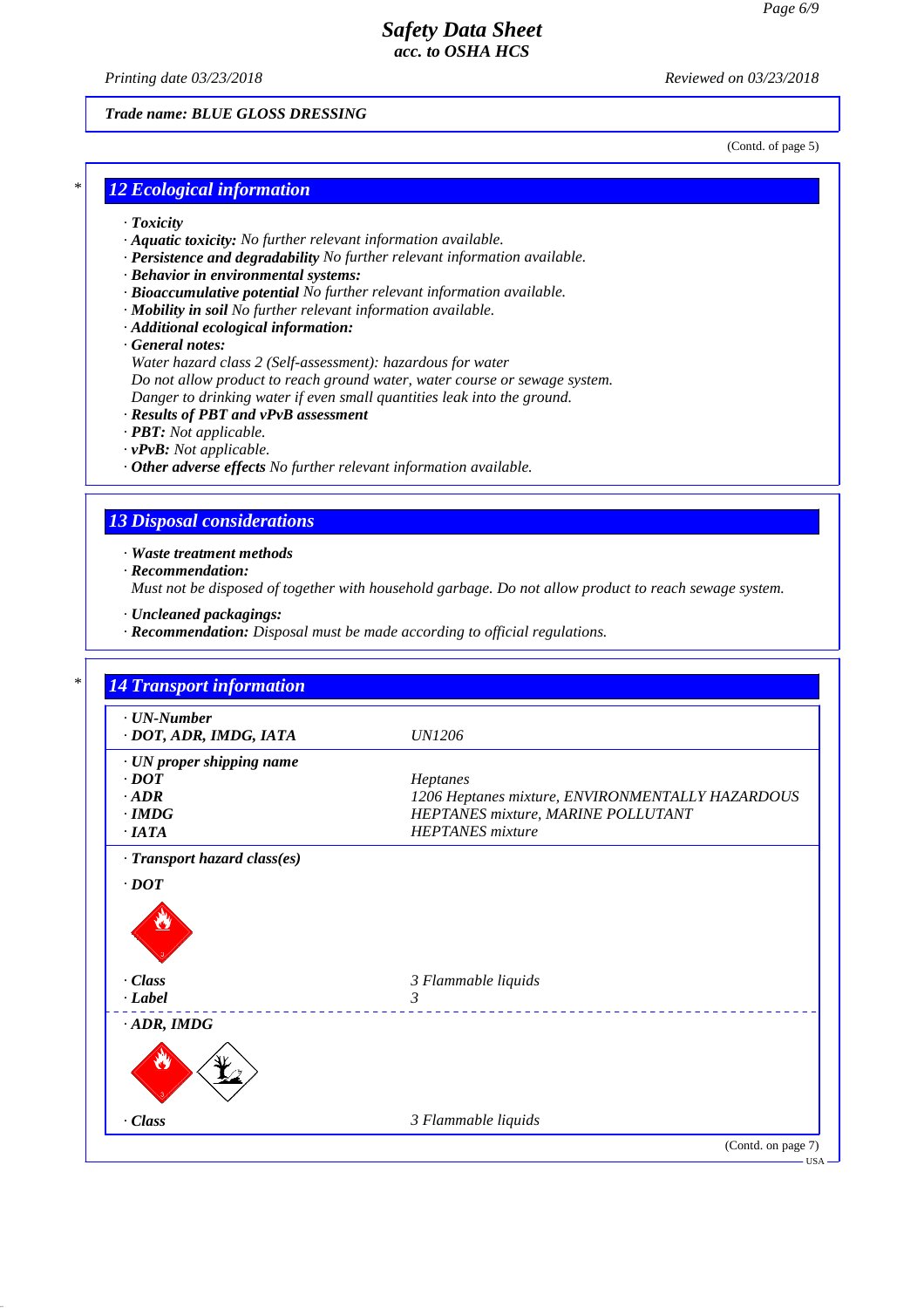*Printing date 03/23/2018 Reviewed on 03/23/2018*

*Trade name: BLUE GLOSS DRESSING*

|                                                                     | (Contd. of page 6)                                                                       |
|---------------------------------------------------------------------|------------------------------------------------------------------------------------------|
| · Label                                                             | $\mathfrak{Z}$                                                                           |
| $\cdot$ IATA                                                        |                                                                                          |
|                                                                     |                                                                                          |
| · Class                                                             | 3 Flammable liquids                                                                      |
| · Label                                                             | 3                                                                                        |
| · Packing group<br>· DOT, ADR, IMDG, IATA                           | I                                                                                        |
| · Environmental hazards:                                            | Product contains environmentally hazardous substances:<br>contains aliphatic hydrocarbon |
| · Marine pollutant:                                                 | Yes                                                                                      |
| · Special marking (ADR):                                            | Symbol (fish and tree)<br>Symbol (fish and tree)                                         |
|                                                                     |                                                                                          |
| · Special precautions for user<br>· Danger code (Kemler):           | Warning: Flammable liquids<br>33                                                         |
| · EMS Number:                                                       | $F-E,S-D$                                                                                |
| · Stowage Category                                                  | B                                                                                        |
| Transport in bulk according to Annex II of                          |                                                                                          |
| <b>MARPOL73/78 and the IBC Code</b>                                 | Not applicable.                                                                          |
| · Transport/Additional information:                                 |                                                                                          |
| $\cdot$ DOT                                                         |                                                                                          |
| · Quantity limitations                                              | On passenger aircraft/rail: 5 L                                                          |
|                                                                     | On cargo aircraft only: 60 L                                                             |
| $\cdot$ ADR                                                         |                                                                                          |
| $\cdot$ Excepted quantities (EQ)                                    | Code: E2                                                                                 |
|                                                                     | Maximum net quantity per inner packaging: 30 ml                                          |
|                                                                     | Maximum net quantity per outer packaging: 500 ml                                         |
| $\cdot$ IMDG                                                        |                                                                                          |
| $\cdot$ Limited quantities (LQ)<br>$\cdot$ Excepted quantities (EQ) | 1L<br>Code: E2                                                                           |
|                                                                     | Maximum net quantity per inner packaging: 30 ml                                          |
|                                                                     | Maximum net quantity per outer packaging: 500 ml                                         |
| · UN "Model Regulation":                                            | UN 1206 HEPTANES MIXTURE, 3, II, ENVIRONMENTALLY<br><b>HAZARDOUS</b>                     |

## *\* 15 Regulatory information*

*· Safety, health and environmental regulations/legislation specific for the substance or mixture · Sara*

*· Section 355 (extremely hazardous substances):*

*None of the ingredients is listed.*

*· Section 313 (Specific toxic chemical listings):*

*None of the ingredients is listed.*

*· TSCA (Toxic Substances Control Act) All ingredients are listed*

*· TSCA new (21st Century Act) (Substances not listed)*

*64742-49-0 Aliphatic hydrocarbon, hydrotreated light*

(Contd. on page 8)

USA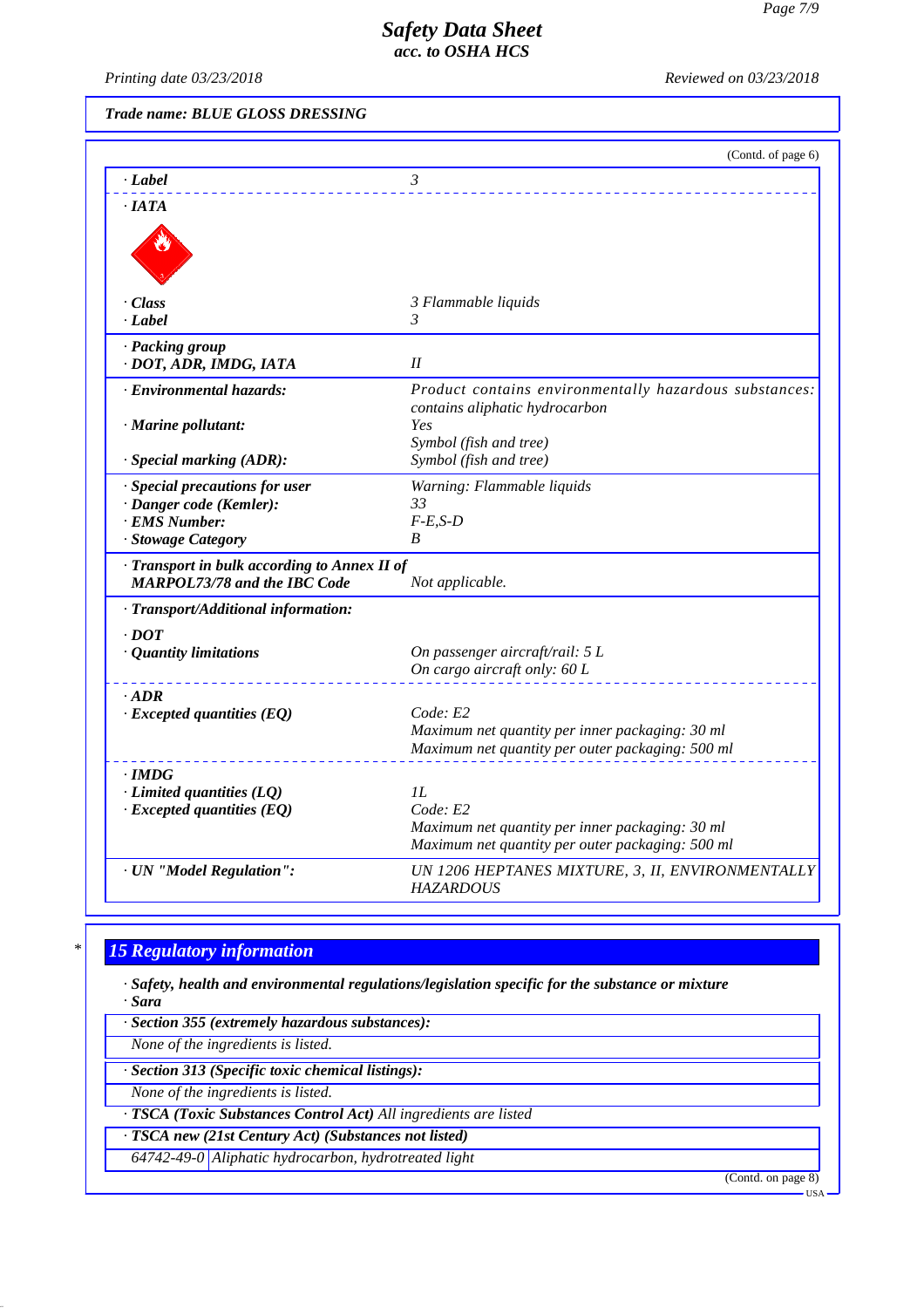*Printing date 03/23/2018 Reviewed on 03/23/2018*

(Contd. of page 7)

*Trade name: BLUE GLOSS DRESSING*

|  | · Proposition 65 |  |  |
|--|------------------|--|--|
|--|------------------|--|--|

*· Chemicals known to cause cancer:*

*None of the ingredients is listed.*

*· Chemicals known to cause reproductive toxicity for females:*

*None of the ingredients is listed.*

*· Chemicals known to cause reproductive toxicity for males:*

*None of the ingredients is listed.*

*· Chemicals known to cause developmental toxicity:*

*None of the ingredients is listed.*

*· Carcinogenic categories*

*· EPA (Environmental Protection Agency)*

*142-82-5 aliphatic hydrocarbon D* 

*· TLV (Threshold Limit Value established by ACGIH)*

*None of the ingredients is listed.*

*· NIOSH-Ca (National Institute for Occupational Safety and Health)*

*None of the ingredients is listed.*

*· GHS label elements*

*The product is classified and labeled according to the Globally Harmonized System (GHS).*

*· Hazard pictograms*



*· Signal word Danger*

*· Hazard-determining components of labeling: aliphatic hydrocarbon Aliphatic hydrocarbon, hydrotreated light · Hazard statements Highly flammable liquid and vapor. Causes skin irritation. May cause drowsiness or dizziness. May be fatal if swallowed and enters airways. · Precautionary statements Keep away from heat/sparks/open flames/hot surfaces. - No smoking. Ground/bond container and receiving equipment. Use explosion-proof electrical/ventilating/lighting/equipment. Use only non-sparking tools. Take precautionary measures against static discharge. Avoid breathing dust/fume/gas/mist/vapors/spray Wash thoroughly after handling. Use only outdoors or in a well-ventilated area. Wear protective gloves/protective clothing/eye protection/face protection. If swallowed: Immediately call a poison center/doctor. If on skin (or hair): Take off immediately all contaminated clothing. Rinse skin with water/shower. IF INHALED: Remove person to fresh air and keep comfortable for breathing. Call a poison center/doctor if you feel unwell. Specific treatment (see on this label). Do NOT induce vomiting. If skin irritation occurs: Get medical advice/attention. Take off contaminated clothing and wash it before reuse. In case of fire: Use for extinction: CO2, powder or water spray. Store in a well-ventilated place. Keep container tightly closed.*

(Contd. on page 9)